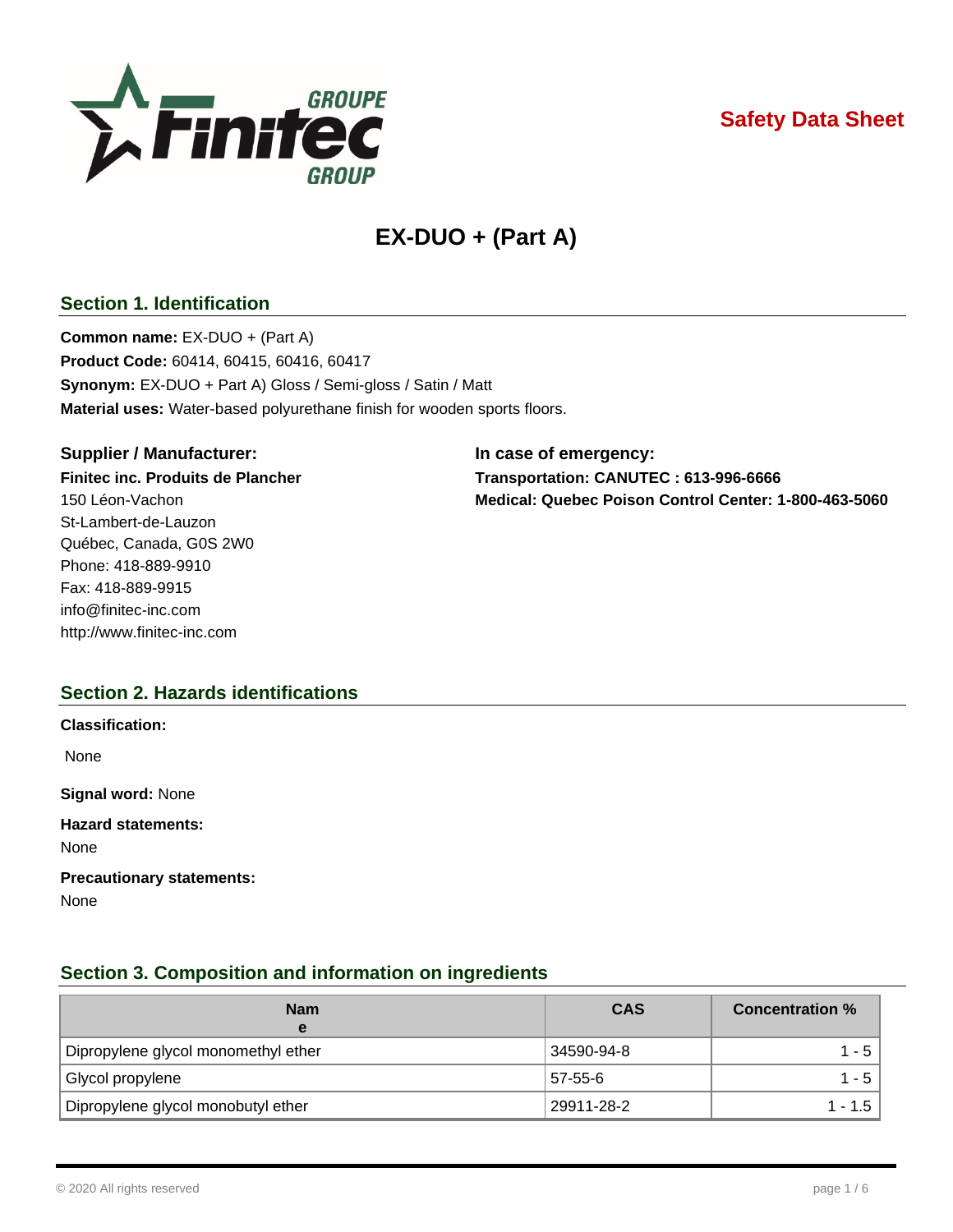## **Section 4. First aid measures**

#### **Description of first aid if required:**

Move out of dangerous area. Consult a physician. Show this safety data sheet to the doctor in attendance.

#### **Eye contact:**

Rinse eyes thoroughly with water for at least 15 minutes.

## **Skin contact:**

Wash off with soap and plenty of water.

#### **Inhalation:**

If breathed in, move person into fresh air.

#### **Ingestion:**

Do NOT induce vomiting. Never give anything by mouth to an unconscious person. Rinse mouth with water.

### **Indication of immediate medical attention and special treatment needed, if necessary:**

Treat according to symptoms.

#### **Most important acute symptoms and effects:**

May cause moderate eye irritation and mild skin irritation if skin is sensitive.

#### **Most important delayed symptoms and effects:**

No known chronic effects or symptoms.

## **Section 5. Firefighting measures**

#### **Flammability of the product:** Non-flammable

**Flash point:** No data available

### **Auto-ignition temperature:**

No data available

## **Products of combustion:**

None known

#### **Special protective actions for fire-fighters:**

Wear self-contained breathing apparatus and appropriate protective clothing.

#### **Suitable extinguishing media:**

Use means of extinction the most suited to the surrounding materials.

## **Section 6. Accidental release measures**

#### **Personal precautions, protective equipment and emergency procedures:**

**For non emergency personnel:** Evacuate the area.

**For emergency personnel:** Use personal protective equipment. Avoid breathing vapours or mist. Ensure adequate ventilation.

#### **Environmental precautions:**

Do not let product enter drains

#### **Methods and material for containment and cleaning up:**

Use appropriate tools to put the spilled solid in a convenient waste disposal container.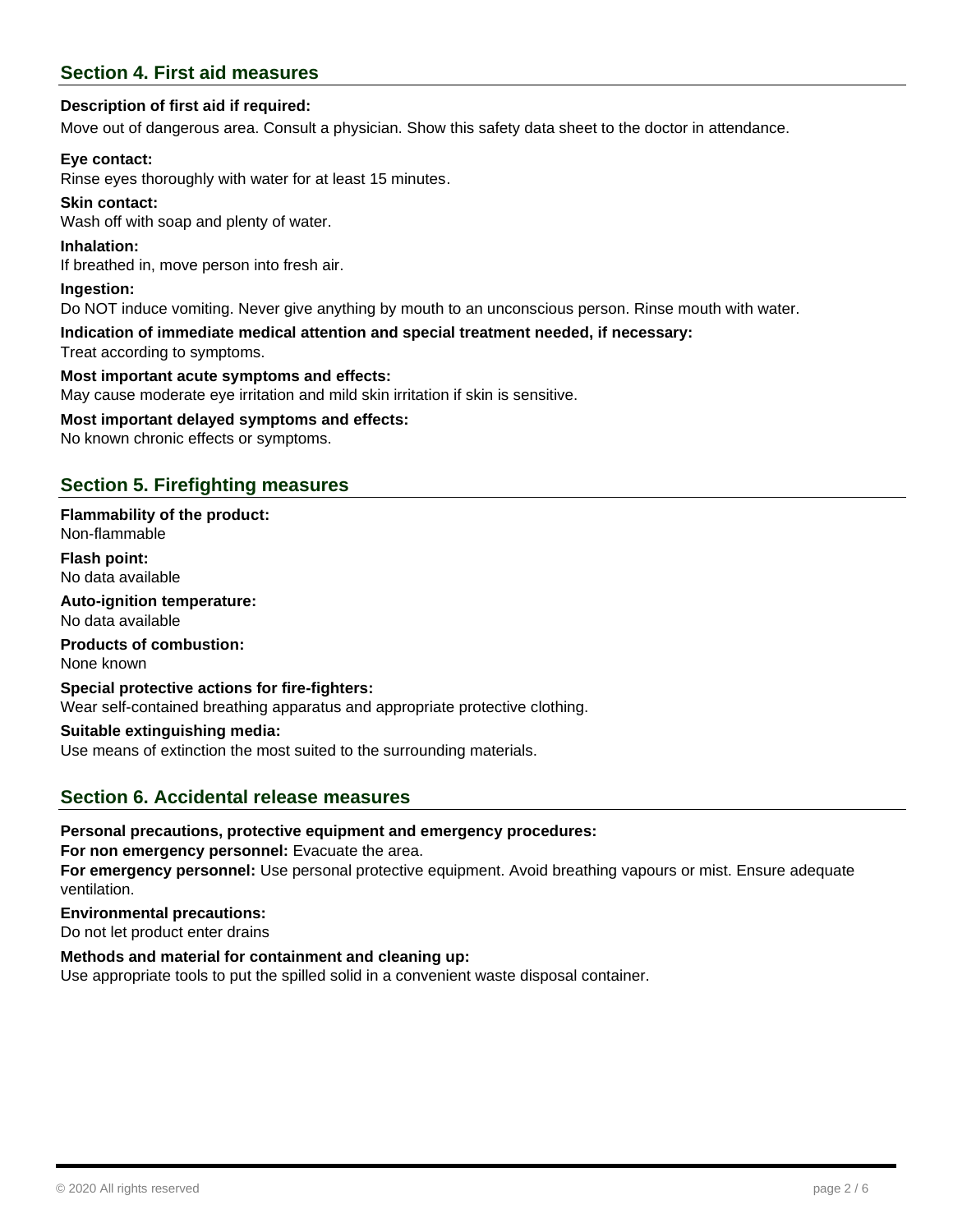## **Section 7. Handling and storage**

#### **Precautions in Handling:**

Do not ingest. Do not breathe vapours and mists. Wear suitable protective clothing. In case of insufficient ventilation, wear suitable respiratory equipment. Avoid contact with skin and eyes.

#### **Precautions in Storage:**

Keep container tightly closed in a cool, dry and well-ventilated place.

## **Section 8. Exposure Controls, Personal Protections**

#### **Control parameters:**

| <b>Component</b>                       | <b>CAS</b> | Value       | Control<br><b>parameters</b> | <b>Basis</b>  |
|----------------------------------------|------------|-------------|------------------------------|---------------|
| Dipropylene glycol<br>monomethyl ether | 34590-94-8 | TWA         | $100$ ppm                    | <b>CNESST</b> |
|                                        |            | <b>STEL</b> | $150$ ppm                    | <b>CNESST</b> |

#### **Engineering controls:**

Use mechanical exhaust or laboratory fumehood to avoid exposure.

#### **Personal protective equipment:**

**Eyes:** Wear safety glasses.

**Skin/body:** Wear a lab coat or any other appropriate protective clothing.

**Respiratory:** If ventilation is insufficient, choose appropriate respiratory protection according to levels and duration of exposure.

**Hands:** Wear chemical resistant protective gloves.

## **Section 9. Physical and chemical properties**

**Physical state:** Liquid **Color:** Clear **Odour:** Light **Melting point/Freezing point:** Data not available **Boiling point:** Data not available **Appearance:** Translucent **Flash point:** Data not available **Auto-ignition temperature:** Data not available **pH:** 8.2 +/- 0.4 **Solubility:** Miscible **Density:** 1.04 - 1.05

## **Section 10. Stability and reactivity**

**Chemical reactivity:** Stable under recommended storage conditions. **Conditions to avoid:** Incompatible materials, excessive heat **Incompatible materials:** Strong oxidizing agents and strong acids. **Hazardous decomposition products:** None known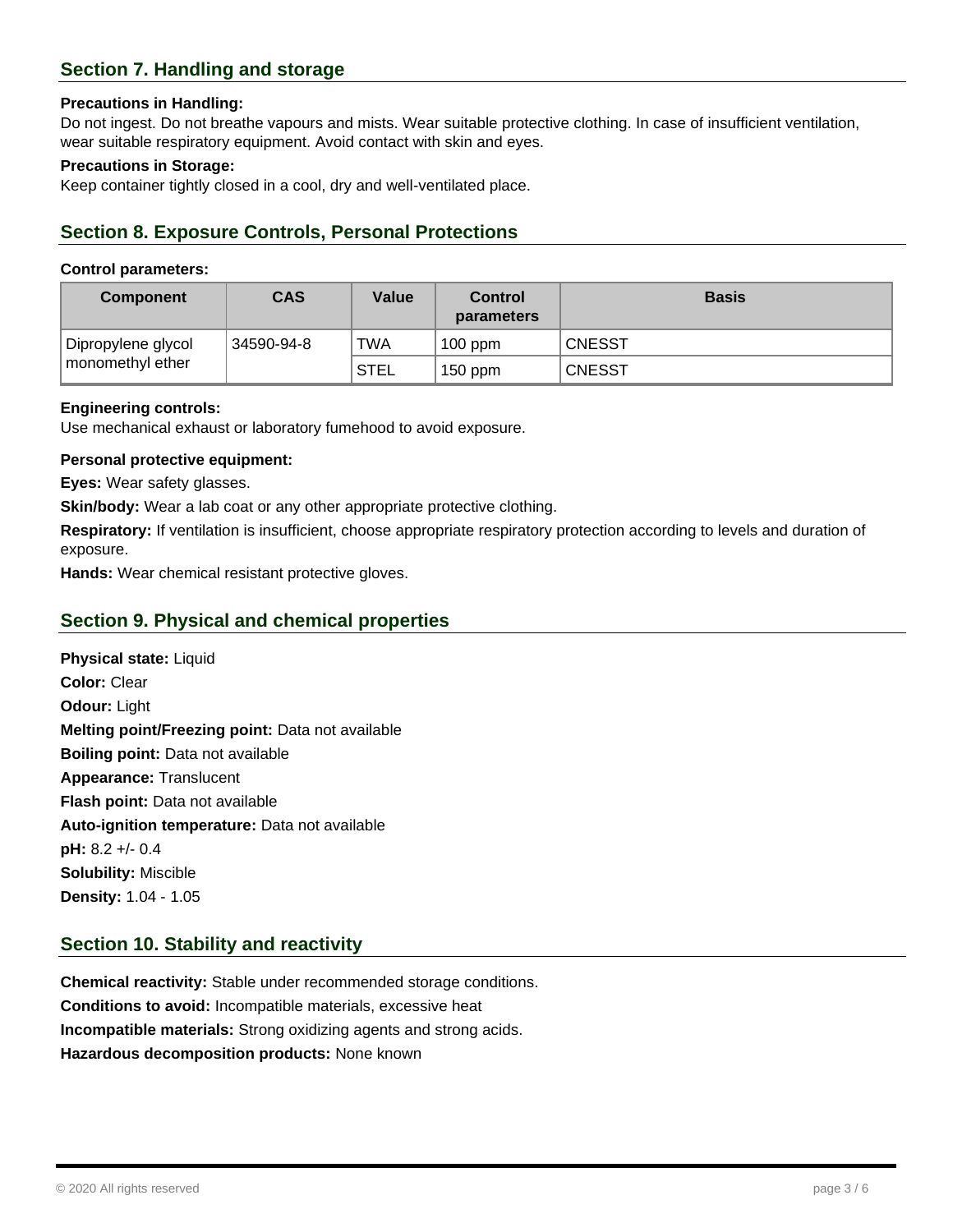#### **Acute toxicity:**

| <b>Component</b>                       | <b>CAS</b>    | Value                                                             |
|----------------------------------------|---------------|-------------------------------------------------------------------|
| Dipropylene glycol monomethyl<br>ether | 34590-94-8    | $DL_{50}$ Oral: Rat = 5230 mg/kg                                  |
|                                        |               | $DL_{50}$ Cutaneous: Rabbit = 9500 mg/kg                          |
| Glycol propylene                       | $57 - 55 - 6$ | $DL_{50}$ Oral: Rat = 21700 mg/kg                                 |
|                                        |               | $DL_{50}$ Oral: Mouse = 24800 mg/kg                               |
|                                        |               | $DL_{50}$ Oral: Dog = 22000 mg/kg                                 |
|                                        |               | $DL_{50}$ Oral: Rabbit = 19300 mg/kg                              |
|                                        |               | $DL_{50}$ Cutaneous: Rabbit = 20800 mg/kg                         |
|                                        |               | CL <sub>50</sub> Inhalation: Rat - $=$ 44900 mg/m <sup>3</sup> 4h |
| Dipropylene glycol<br>monobutyl ether  | 29911-28-2    | $DL_{50}$ Oral: Rat = 1479 mg/kg                                  |
|                                        |               | $DL_{50}$ Cutaneous: Rabbit = 5350 mg/kg                          |

#### **Skin corrosion/irritation:**

Dipropylene glycol monobutyl ether: Causes mild skin irritation

### **Serious eye damage/irritation:**

Dipropylene glycol monobutyl ether: May cause eye irritation

**Respiratory or skin sensitisation:** Not applicable

## **Gem cell mutagenicity:** Not applicable

**Carcinogenicity:** Not applicable

**Reproductive toxicity:** Not applicable

**STOT- Single exposure:** Not applicable

**STOT- repeated exposure:** Not applicable

**Aspiration hazard:** Not applicable

**Information on likely route of exposure:** Not applicable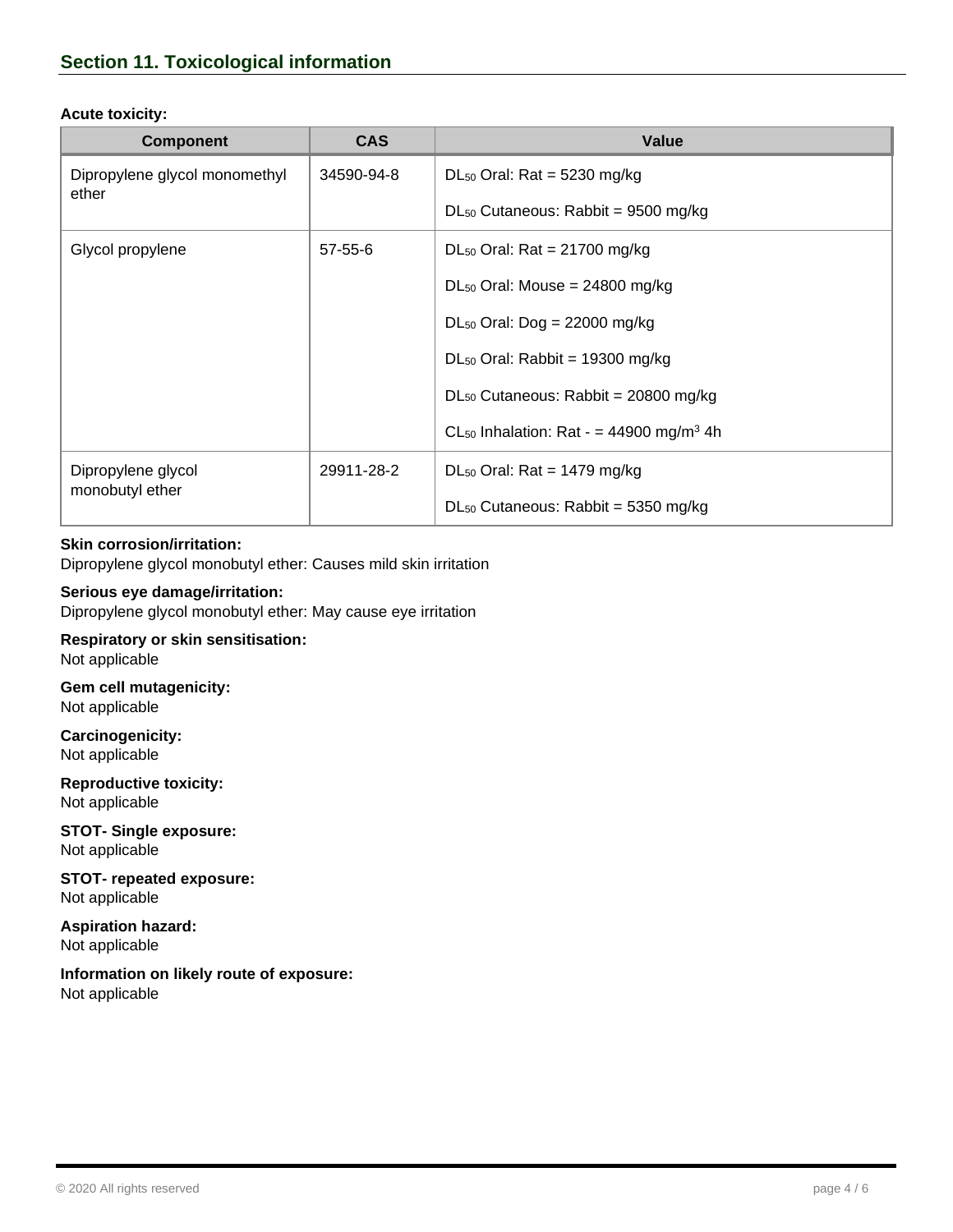#### **Ecological data for aquatic environments:**

| <b>Component</b>                      | <b>CAS</b> | Value                                     |
|---------------------------------------|------------|-------------------------------------------|
| Dipropylene glycol<br>monobutyl ether | 29911-28-2 | $CL_{50}$ - Fish 841 mg/L - 96h           |
|                                       |            | $CE_{50}$ - Daphnia magna 1000 mg/L - 48h |

#### **Persistence and degradability:** Data not available

## **Bioaccumulative potential:**

Data not available

**Mobility in soil:** Data not available

#### **Other adverse effects:**

Data not available

## **Section 13. Disposal considerations**

#### **Waste disposal:**

Dispose of the chemical waste is in conformity with the federal, provincial and local laws. Store the residues of the product in safe containers. Place the containers in storage area of dangerous chemical waste.

## **Section 14. Transportation information**

No TDG/DOT/IMDG/IATA Classification

## **Section 15. Regulatory information**

#### **General product information:**

This product has been classified in accordance with the danger criteria of the Dangerous Products Regulations and the safety data sheet contains all the required information.

## **Section 16. Additional information**

**Date of issue:** 2020-09-04 **Version:**

1.00

**Elaborated by:**

Toxyscan inc.

#### **Notice to reader:**

To the best of our knowledge, the information contained herein is accurate. However, neither Toxyscan inc., nor the supplier, nor any of its subsidiaries assumes any liability whatsoever for the accuracy or completeness of the information contained herein. Final determination of suitability of any material is the sole responsibility of the user. All materials may present unknown hazards and should be used with caution. Although certain hazards are described herein, we cannot guarantee that these are the only hazards that exist.